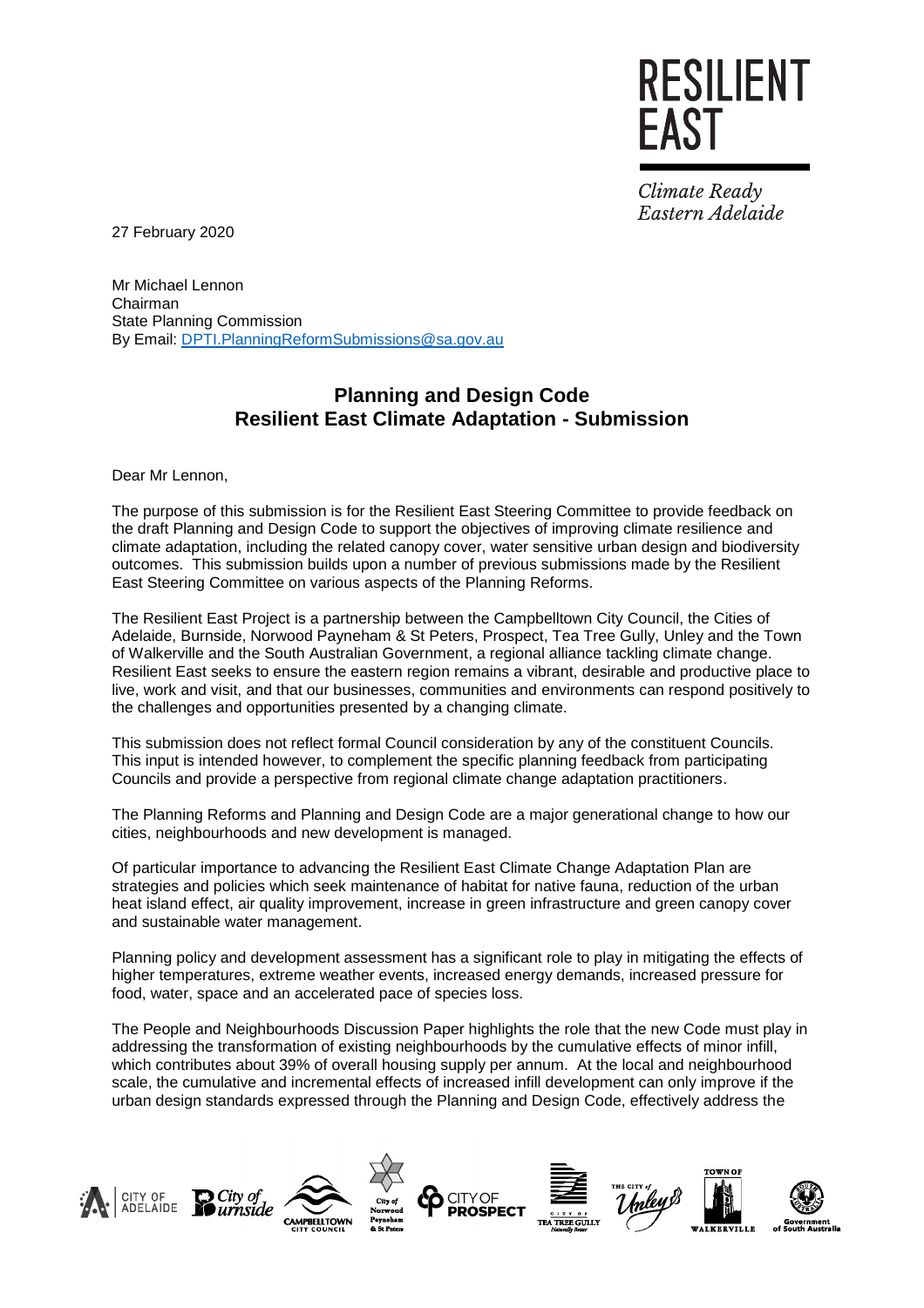Climate Ready Eastern Adelaide

need for healthy, safe neighbourhoods with shady streets and large treed private open spaces complemented by public open space and improved water and energy use.

Support is offered for the Planning and Design Code's inclusion of policy for new development to address the provision of trees, landscaping and water sensitive urban design. Of particular note is:

- o Requiring trees (and deep root zones) and minimum soft landscaping space
- o Increased provision of landscaping within common driveways and public realm
- o Quantification of the protection of street trees
- o Provision of site permeability.

However, with the 30 Year Plan calling for an increase in tree canopy cover, there are some aspects of the new Code that may work against this in many areas by facilitating the easier removal of trees on both private and public land, an increased emphasis on urban infill, increased subdivision opportunities and greater intensification of development.

Increased urban infill and the Code's proposed "transformation of residential neighbourhoods" should not be at the expense of existing canopy cover or the opportunities for achieving more greening space.

The individual and cumulative effect of the changes in development outcomes can result in a reduction of canopy cover and habitat and decreased climate resilience due to reductions in minimum site areas, less restrictions on site coverage and setbacks and greater potential to build closer to boundaries.

Appropriate policy which is "non-negotiable" is needed to ensure that new development is required to provide suitable trees which will deliver canopy cover and noticeable microclimatic benefits.

#### **Planning and Design Code feedback**

The following comments are offered in response to specific parts of the Planning and Design Code with recommendations on how this can be overcome in revisions to the policy following consultation.

| <b>P &amp; D CODE SECTION</b>                                                                                              | <b>COMMENTS</b>                                                                                                                                                                               | <b>RECOMMENDATION</b>                                                                                                                                                                                                                                                                   |
|----------------------------------------------------------------------------------------------------------------------------|-----------------------------------------------------------------------------------------------------------------------------------------------------------------------------------------------|-----------------------------------------------------------------------------------------------------------------------------------------------------------------------------------------------------------------------------------------------------------------------------------------|
| <b>Biodiversity</b>                                                                                                        |                                                                                                                                                                                               |                                                                                                                                                                                                                                                                                         |
| State Planning Policy 4 Biodiversity<br>is not reflected in an overarching<br>biodiversity policy as a Desired<br>Outcome. | A number of important<br>policies contained in<br>current Development<br>Plans and South<br><b>Australian Planning</b><br>Policy Library have not<br>been transitioned across<br>to the Code. | The opportunity to include<br>biodiversity as Desired<br>Outcome at the zone level and<br>Performance Outcomes in the<br><b>General Development</b><br>Provisions is desirable. Code<br>policy to be reviewed and<br>tested to ensure current policy<br>protections have not been lost. |
| Overlay - new overlay required                                                                                             | State Planning Policy 4.1<br>is not reflected in policy<br>to ensure significant<br>habitat protection.                                                                                       | Develop a Critical Habitat<br>Overlay that includes critical<br>habitat for threatened species<br>and ecological communities<br>listed at state and national<br>level.                                                                                                                  |

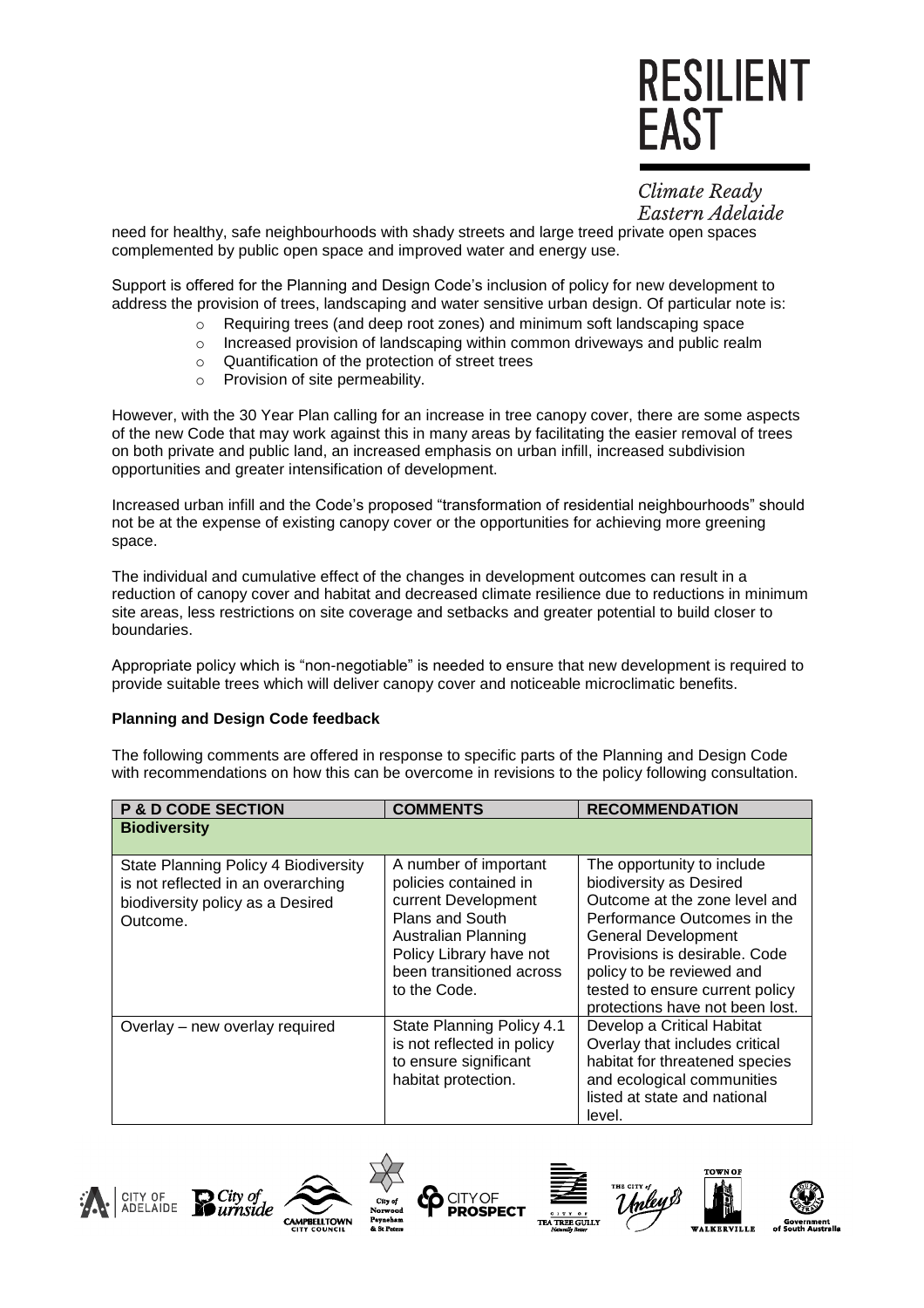#### Climate Ready<br>Eastern Adelaide

|                                                                      |                               | пизнен плиениние                  |
|----------------------------------------------------------------------|-------------------------------|-----------------------------------|
| <b>P &amp; D CODE SECTION</b>                                        | <b>COMMENTS</b>               | <b>RECOMMENDATION</b>             |
| Open Space Zone                                                      | The lack of policies          | Biodiversity value to be          |
|                                                                      | addressing biodiversity       | incorporated in all relevant      |
| The Open Space Zone seeks "visual                                    | for open space areas is a     | Desired Outcomes for open         |
| relief to the built environment for the                              | significant shortcoming,      | space, with corresponding         |
| enjoyment for the community"                                         | given the priority focus of   | Performance Outcome policy.       |
|                                                                      | providing green space         |                                   |
| There is no recognition of these                                     | and canopy cover              |                                   |
| important natural assets (eg River                                   | necessary for healthy         |                                   |
|                                                                      | living conditions.            |                                   |
| Torrens Linear Park) for their                                       |                               |                                   |
| environmental and biodiversity                                       |                               |                                   |
| value.                                                               |                               |                                   |
| <b>Environmental Design Considerations - Urban Infill and Design</b> |                               |                                   |
| The Code's policies which facilitate                                 | There is need for the         | More emphasis on passive          |
| intensification of development need                                  | Code to give full             | design solutions in the Code.     |
| to be balanced with the overarching                                  | consideration of              |                                   |
| need for excellence and best                                         | sustainable design            | Include greater qualitative and   |
| practice in environmental design                                     | outcomes to meet South        | quantitative requirements (as     |
| considerations for building and                                      | Australian climatic           | distinct from 'guidelines') for   |
| infrastructure development.                                          | conditions, including the     | building orientation, sun-        |
|                                                                      | orientation and design of     | shading, window/glazing areas,    |
| The Code contains several good                                       | buildings and the             | in order to minimise summer       |
| policies that relate to environmental                                | overshadowing of solar        | solar heat gains, so as to        |
| performance for all developments                                     | panels.                       | reduce air conditioning, and to   |
| including solar access, minimising                                   |                               | maximise winter solar access,     |
| energy consumption and green                                         |                               | so as to reduce winter artificial |
| walls, however these are only                                        |                               | heating requirements.             |
| available through the performance                                    |                               |                                   |
| assessed pathway.                                                    |                               | A requirement that all new        |
|                                                                      |                               | dwellings have eaves will have    |
|                                                                      |                               | obvious environmental             |
|                                                                      |                               | benefits.                         |
|                                                                      |                               |                                   |
| Design in Urban Areas - All                                          | The P & D Code should         | Greater opportunities for         |
| development - Environmental                                          | provide greater policy        | environmental performance         |
| Performance                                                          | guidance for encouraging      | should be expanded upon in        |
|                                                                      | passive solar design. No      | the Code.                         |
|                                                                      | <b>Designated Performance</b> | In addition, a mechanism could    |
|                                                                      | Features are included in      | be explored for inclusion of a    |
|                                                                      | the Code.                     | disclaimer at the start of every  |
|                                                                      |                               | application, requiring an         |
|                                                                      |                               | applicant to tick a box to        |
|                                                                      |                               | indicate they have considered     |
|                                                                      |                               | and addressed climate             |
|                                                                      |                               | adaptation/future climate in the  |
|                                                                      |                               | design of their development.      |
|                                                                      |                               |                                   |







**ADIE** 

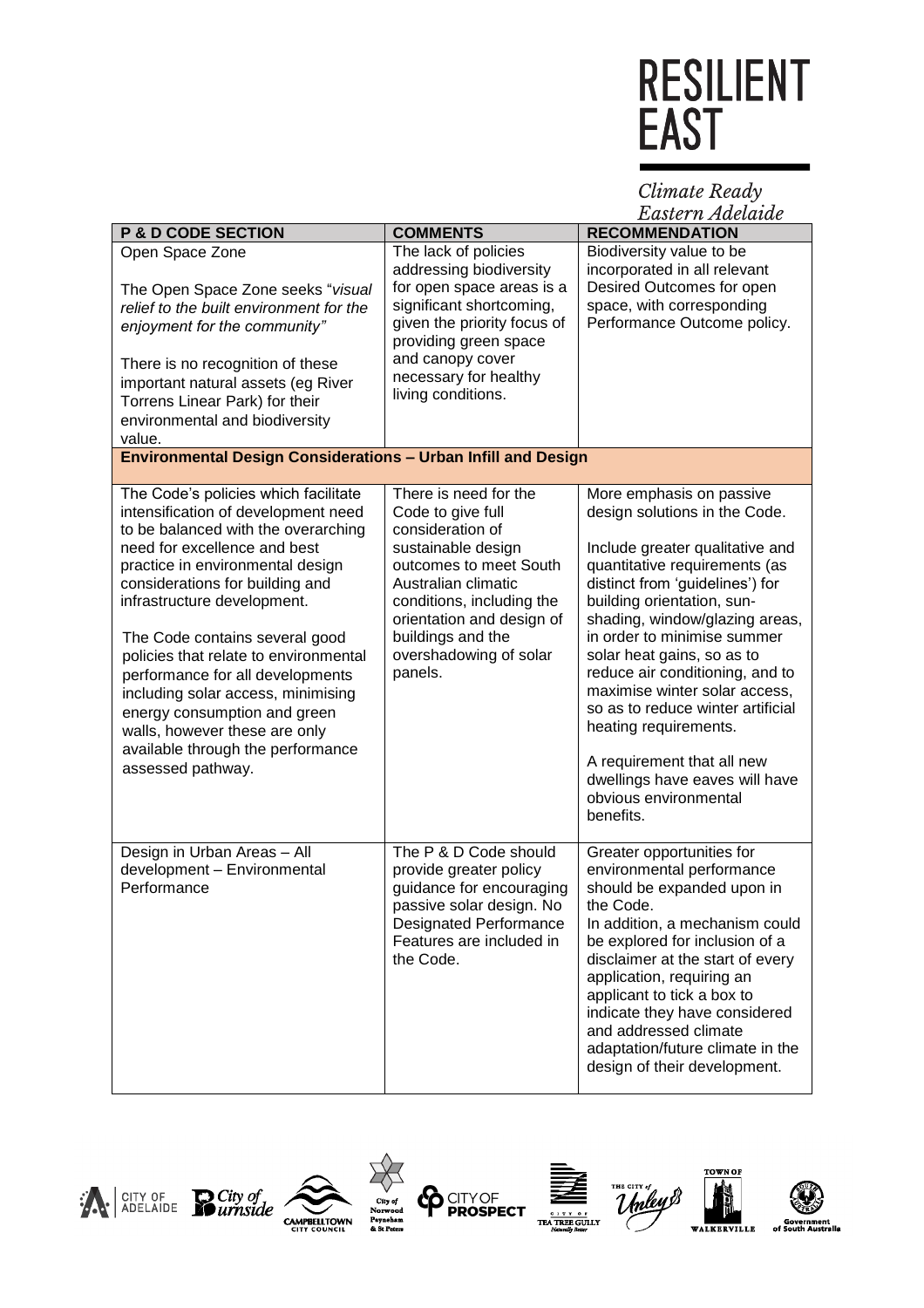Climate Ready<br>Eastern Adelaide

| <b>P &amp; D CODE SECTION</b>                                                                                                                                                                                                                                                                                                                           | <b>COMMENTS</b>                                                                                                                                                                                                                                                                                                                                                                                             | <b>RECOMMENDATION</b>                                                                                                                                                                  |
|---------------------------------------------------------------------------------------------------------------------------------------------------------------------------------------------------------------------------------------------------------------------------------------------------------------------------------------------------------|-------------------------------------------------------------------------------------------------------------------------------------------------------------------------------------------------------------------------------------------------------------------------------------------------------------------------------------------------------------------------------------------------------------|----------------------------------------------------------------------------------------------------------------------------------------------------------------------------------------|
| The Code does not specifically refer<br>to community solar or shared energy<br>savings developments.                                                                                                                                                                                                                                                    | Neighbourhood zones<br>could encourage<br>consideration of<br>community or shared<br>energy-saving facilities.                                                                                                                                                                                                                                                                                              | Include provisions for<br>community solar schemes with<br>applicable location and siting<br>requirements                                                                               |
| Too much variation in design and<br>environmental requirements -<br>depending on 4 or more building<br>levels, all residential development,<br>all development, residential 3 levels<br>or less, residential 4 or more levels,<br>group dwellings, Residential Flat<br>Buildings, battle-axe, supported<br>accommodation and housing for<br>aged people | Design policy applying to<br>development over 3<br>storeys has now changed<br>to only apply to over 4<br>storeys. It is not made<br>clear why this has<br>occurred. Separate policy<br>for different building<br>forms now results in<br>inconsistent policy-<br>varied landscaping<br>requirements, varied<br>WSUD requirements,<br>under 4 dwellings vs 5-19<br>dwelling, no policy for<br>20+ dwellings. | Provide a more consistent<br>suite of policy requirements for<br>good urban design and<br>improved environmental<br>outcomes to avoid policy<br>loopholes and gaps.                    |
| Policies do not apply consistently to<br>community housing projects where<br>Housing Renewal policies remove<br>zone and General Development<br>Policies                                                                                                                                                                                                | No requirement for<br>housing (where Housing<br><b>Renewal General</b><br><b>Development Policies</b><br>apply) for:<br>tree planting<br>$\circ$<br>rainwater tanks (DUA<br>$\circ$<br>22.1)<br>water quality<br>$\circ$<br>objective (DUA 22.2)                                                                                                                                                            | Ensure consistency in Code for<br>social housing occupants in<br>terms of environmental<br>performance, residential<br>amenity, liveability and<br>reduced household cost of<br>living |
| Interface between Land<br>Uses - Overshadowing<br>PO 3.3 need clarification of what<br>'unduly reduce' means                                                                                                                                                                                                                                            | Policy should include<br>greater consideration to<br>ensure solar energy<br>facilities are still able to<br>be installed in the future.<br><b>Current Council</b><br><b>Development Plans</b><br>quantify an acceptable<br>access to sunlight.                                                                                                                                                              | Provide DTS that gives an<br>indication of what is<br>reasonable overshadowing and<br>include the word potential and<br>well as existing.                                              |
| Restrictions should be introduced to<br>prevent new development reducing<br>solar access to adjacent properties.<br>The provision of shadow diagrams<br>and modelling should be mandatory<br>for all development greater than one<br>storey.                                                                                                            | Some Councils are losing<br>current Development<br>Plan policies that quantify<br>extent of shadowing on<br>adjoining development<br>(including solar panels)                                                                                                                                                                                                                                               | Quantify solar access and<br>include shadow diagrams as<br>required lodgement<br>documentation for 2 storey and<br>above                                                               |













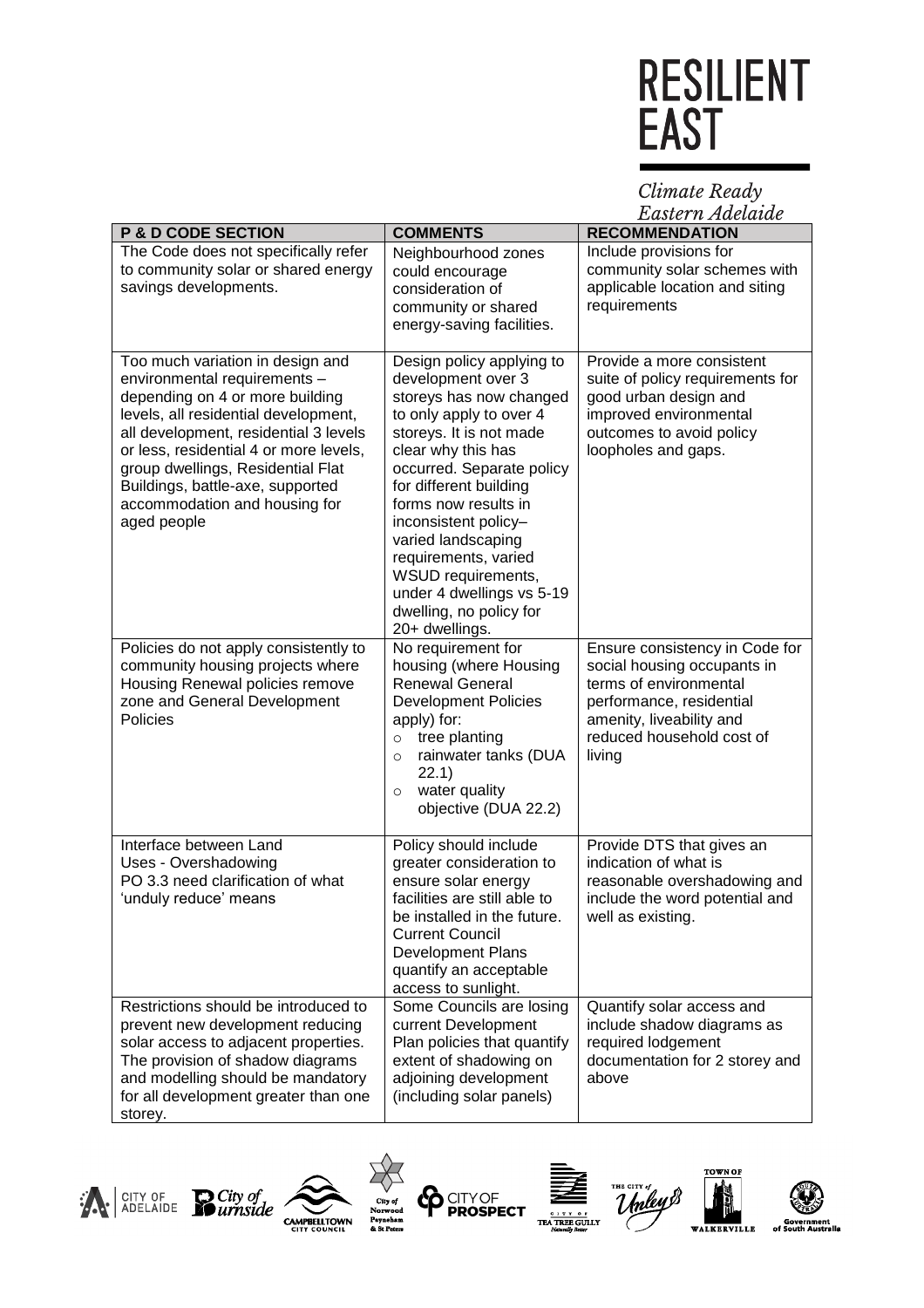Climate Ready<br>Eastern Adelaide

| <b>P &amp; D CODE SECTION</b>                                                                                                                                                                                                      | <b>COMMENTS</b>                                                                                                                                                                                                                                                                                                                                                                                                                                                                      | <b>RECOMMENDATION</b>                                                                                                                                                                  |
|------------------------------------------------------------------------------------------------------------------------------------------------------------------------------------------------------------------------------------|--------------------------------------------------------------------------------------------------------------------------------------------------------------------------------------------------------------------------------------------------------------------------------------------------------------------------------------------------------------------------------------------------------------------------------------------------------------------------------------|----------------------------------------------------------------------------------------------------------------------------------------------------------------------------------------|
|                                                                                                                                                                                                                                    | that is considered                                                                                                                                                                                                                                                                                                                                                                                                                                                                   |                                                                                                                                                                                        |
|                                                                                                                                                                                                                                    | reasonable.                                                                                                                                                                                                                                                                                                                                                                                                                                                                          |                                                                                                                                                                                        |
| <b>Outdoor Open Space</b>                                                                                                                                                                                                          |                                                                                                                                                                                                                                                                                                                                                                                                                                                                                      |                                                                                                                                                                                        |
| In Design in Urban Areas Table 1 -<br>Outdoor Open Space, there is<br>significant variation in the open<br>space requirements depending on<br>the site area - representing a<br>reduction in requirements for several<br>councils. | The table should be more<br>evenly graded - requiring<br>a 20% of the total site<br>area to be dedicated to<br>open space.<br>$\circ$ 300m <sup>2</sup> site area -<br>60m <sup>2</sup> POS (20%)<br>$\circ$ 500m <sup>2</sup> site area -<br>60m <sup>2</sup> POS (12%)<br>$\circ$ 501m <sup>2</sup> site area -<br>80m <sup>2</sup> POS (16%)<br>1000 $m2$ site area -<br>$\circ$<br>80m <sup>2</sup> POS (8%)<br>1001 $m2$ site area -<br>$\circ$<br>20% POS (200m <sup>2</sup> ) | Increase the requirements for<br>private open space provision to<br>ensure equity and liveability in<br>private open space provision<br>and standardised proportion of<br>green space. |
| Design in Urban Areas Table 1 -<br>Outdoor Open Space                                                                                                                                                                              | Private open space for<br>residential flat buildings<br>that are not apartments<br>should align with<br>requirements for other<br>dwelling forms                                                                                                                                                                                                                                                                                                                                     | Apply open space consistently<br>across building forms in the<br>Code                                                                                                                  |
| Front yard private open space in<br>Design in Urban Areas DTS/DPF<br>20.3 should not be encouraged                                                                                                                                 | This provides an ability to<br>reduce rear private open<br>space, setbacks and<br>landscaping area, and<br>increases the chance that<br>the property will be<br>bound by a 1.8m solid<br>fence, which is<br>detrimental to most open<br>suburban streetscapes.<br>There is also no<br>reference to the desired<br>northerly aspect as a<br>qualifying factor.                                                                                                                        | It is recommended that<br>DTS/DPF 20.3 is removed.                                                                                                                                     |
| <b>Tree Planting and Soft landscaping</b>                                                                                                                                                                                          |                                                                                                                                                                                                                                                                                                                                                                                                                                                                                      |                                                                                                                                                                                        |
| Tree planting provisions                                                                                                                                                                                                           | Given the inability of<br>public space to meet the<br>tree canopy targets, the<br>tree planting provisions<br>on private land is<br>supported. However                                                                                                                                                                                                                                                                                                                               | The opportunity to include a<br>number of environmental<br>performance techniques in a<br>deemed-to-satisfy provision<br>would also be desirable.                                      |















**World** 

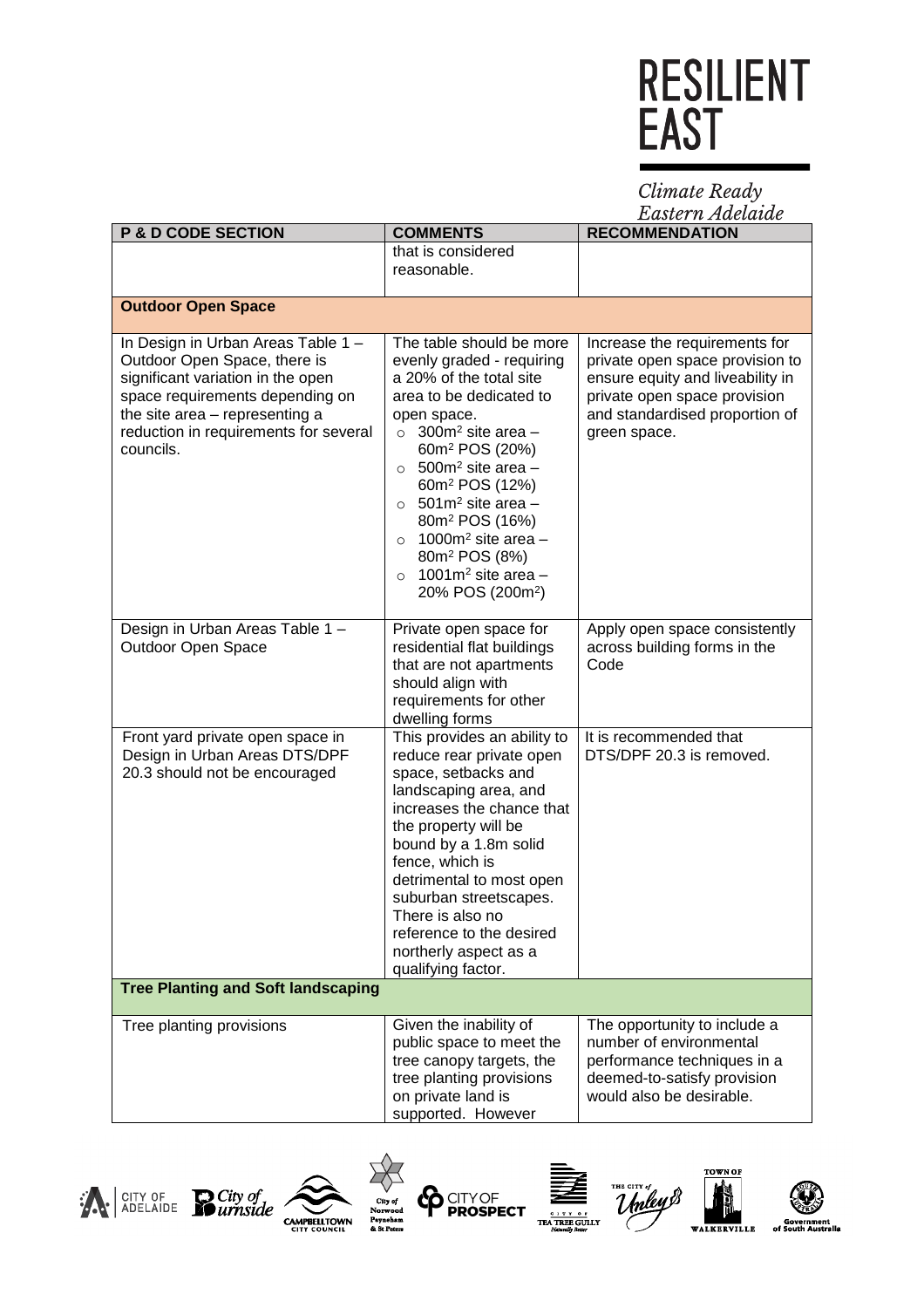Climate Ready<br>Eastern Adelaide

| <b>P &amp; D CODE SECTION</b>                                                                                                                                                                                                                                                                                                                                                                                                                                                                                             | <b>COMMENTS</b>                                                                                                                                                                                                                                                                                                                                                                                | Lawuri iv ziwchwanc<br><b>RECOMMENDATION</b>                                                                                                                                                                                                                                                                                                                                                    |
|---------------------------------------------------------------------------------------------------------------------------------------------------------------------------------------------------------------------------------------------------------------------------------------------------------------------------------------------------------------------------------------------------------------------------------------------------------------------------------------------------------------------------|------------------------------------------------------------------------------------------------------------------------------------------------------------------------------------------------------------------------------------------------------------------------------------------------------------------------------------------------------------------------------------------------|-------------------------------------------------------------------------------------------------------------------------------------------------------------------------------------------------------------------------------------------------------------------------------------------------------------------------------------------------------------------------------------------------|
|                                                                                                                                                                                                                                                                                                                                                                                                                                                                                                                           | these requirements                                                                                                                                                                                                                                                                                                                                                                             |                                                                                                                                                                                                                                                                                                                                                                                                 |
| Missed opportunity for strategic<br>linkage of tree canopy and<br>landscape area requirements<br>Deep root zones                                                                                                                                                                                                                                                                                                                                                                                                          | should be strengthened.<br>Greater information is<br>available about<br>importance of tree<br>canopy - this is not<br>utilised in the P& D Code.<br>The criteria for deep root<br>zones differs between<br>buildings of 4 or more<br>levels and those of 3 or<br>less levels, and the<br>requirement for soft<br>landscaping only applies<br>to buildings of 3 levels or<br>less. Minimum side | Consider urban heat mapping<br>as an overlay<br>Consistency should be<br>provided between differing<br>building forms and across all<br>development types                                                                                                                                                                                                                                       |
|                                                                                                                                                                                                                                                                                                                                                                                                                                                                                                                           | setbacks at ground level<br>of 3m may not achieve<br>effective planting spaces.                                                                                                                                                                                                                                                                                                                |                                                                                                                                                                                                                                                                                                                                                                                                 |
| The proposals for 15-25% 'soft<br>landscape' areas and minimum 1<br>tree per typical dwelling is positive,<br>but is insufficient. The maintenance<br>of existing 7% deep soil area, and<br>only for medium to high rise<br>development (4 storey or more), is<br>inadequate.<br>Planting opportunities on public<br>spaces, (e.g. reserves and streets) is<br>limited in Local Government Areas<br>and if any meaningful advances on<br>tree canopy cover are to be made,<br>this needs to occur on private<br>property. | More comprehensive and<br>consistent increased tree<br>canopy provision is<br>required.<br>Policy is not applied in<br>Code to buildings of 4 or<br>more levels or to<br>community and social<br>housing development.                                                                                                                                                                          | Increase the requirements for<br>new development (of all forms)<br>to have an adequate deep soil<br>area that allows for plantings<br>that potentially achieve at least<br>a potential tree canopy cover<br>of 15% of the site.<br>Increase the percentage of soft<br>landscaping across sites and<br>apply these to buildings of 4 or<br>more storeys and to community<br>housing developments |
| Table $1 -$<br>Outdoor Open Space                                                                                                                                                                                                                                                                                                                                                                                                                                                                                         | Does not include<br><b>Residential Flat Building</b><br>but includes Apartments<br>for which there is no<br>definition.                                                                                                                                                                                                                                                                        | Include consistent<br>requirements and define policy<br>terminology in Land Use<br>Definitions in the Code                                                                                                                                                                                                                                                                                      |
| Greening in non-res development                                                                                                                                                                                                                                                                                                                                                                                                                                                                                           | Policy should incorporate<br>sustainable best practice<br>regarding shade cover<br>from trees in carparks.<br>(Policy similar to that<br>used in other<br>states/countries                                                                                                                                                                                                                     | Code policy should be<br>enhanced for car parking areas<br>(particularly non-residential<br>open lot parking in retail,<br>business and service outlets)<br>to have a minimum area of tree<br>shading. Suitable tree species                                                                                                                                                                    |















**World**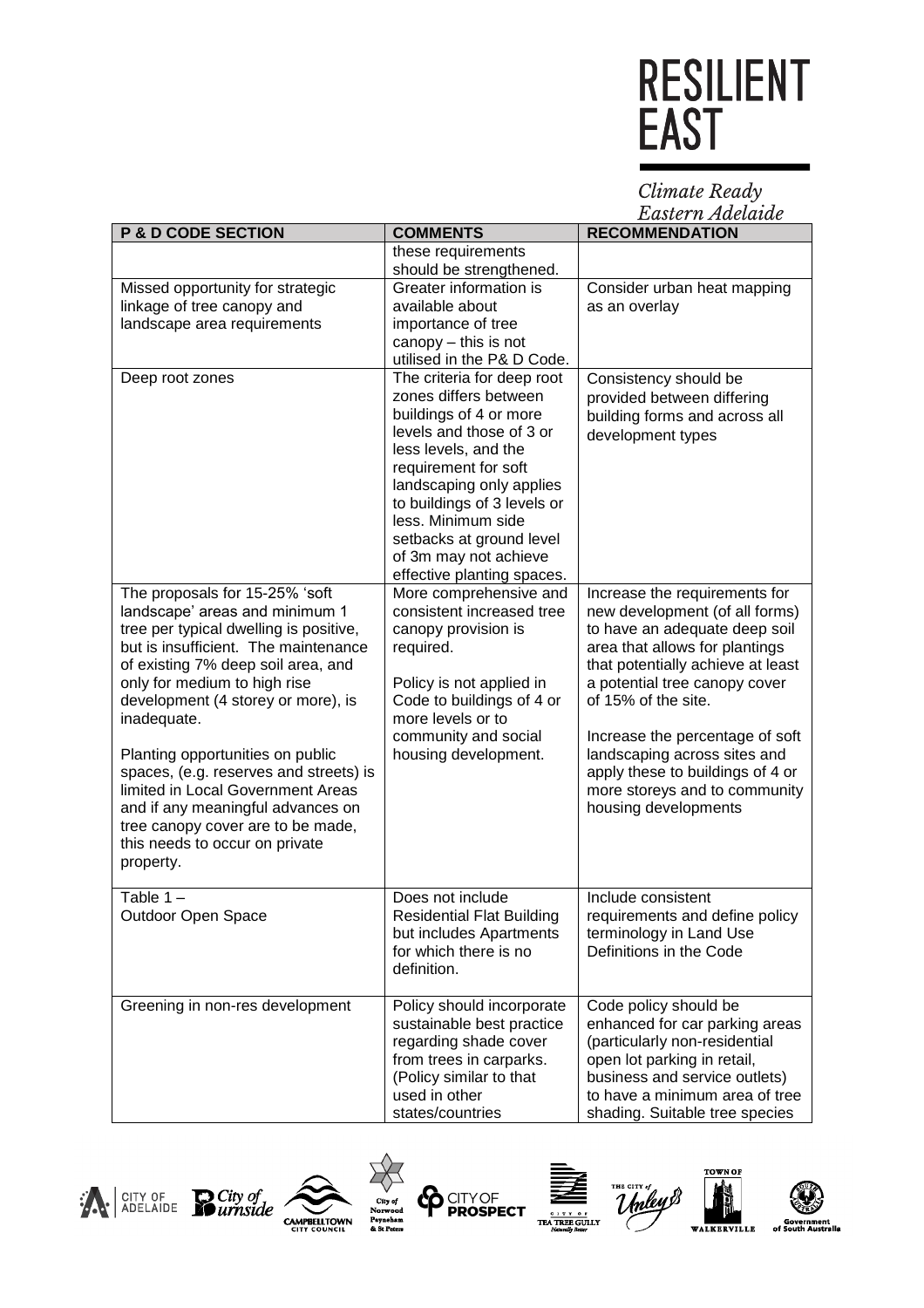Climate Ready<br>Eastern Adelaide

| <b>P &amp; D CODE SECTION</b>                                                                                                                                                                                                                                                                                                                            | <b>COMMENTS</b>                                                                                                                                                                                                                                                                                           | 23 april 17 21 de central d<br><b>RECOMMENDATION</b>                                                                                                                                                                                                    |
|----------------------------------------------------------------------------------------------------------------------------------------------------------------------------------------------------------------------------------------------------------------------------------------------------------------------------------------------------------|-----------------------------------------------------------------------------------------------------------------------------------------------------------------------------------------------------------------------------------------------------------------------------------------------------------|---------------------------------------------------------------------------------------------------------------------------------------------------------------------------------------------------------------------------------------------------------|
|                                                                                                                                                                                                                                                                                                                                                          | regarding minimum<br>shade cover areas could<br>be considered for use in<br>the Code.)                                                                                                                                                                                                                    | with large canopy cover are<br>required.                                                                                                                                                                                                                |
| Design in Urban Areas - All<br>Development                                                                                                                                                                                                                                                                                                               | Lack of DTS criteria with<br>only some PO having<br><b>DTS</b> criteria                                                                                                                                                                                                                                   | Revise Code to ensure<br>sufficient policy detail and<br>clarity is available to all<br>assessment pathways.                                                                                                                                            |
| Landscaping<br>DTS/DPF 10.1                                                                                                                                                                                                                                                                                                                              | It is unclear whether the<br>4 x 4m deep soil in front<br>of building has to<br>accommodate a tree?                                                                                                                                                                                                       | Make it clear if tree needs to<br>be at the front of the building to<br>soften the streetscape.                                                                                                                                                         |
| All development - 4 or more levels<br>DTS/DPF 10.2 refers to multi storey<br>development incorporating deep soil<br>zones and trees, except in a location<br>or zone where full site coverage is<br>desired.                                                                                                                                             | Where are the locations<br>where multi storey<br>development is desired to<br>have full site coverage?                                                                                                                                                                                                    | Delete this exception from the<br>policy or define spatially where<br>this exception applies.                                                                                                                                                           |
| DTS/DPF 10. 2 and 21.2 Tree<br>planting identifies small, medium and<br>large trees by mature height and<br>spread<br>Will there be any guidance provided<br>for assessing officers as to which<br>species of trees will meet each of<br>these criteria and which one are<br>suitable and unsuitable outside of<br>those identified in the Regulations?. | This is going to be very<br>difficult for planning staff<br>to assess without clear<br>guidance as very few will<br>have expertise in tree<br>species. The positon of<br>the plantings as well as<br>certain species have the<br>potential to cause tension<br>with neighbouring<br>property owners also. | Provide clear practice<br>directions on how this policy is<br>to be assessed and also how it<br>is to be enforced and<br>maintained so as to not<br>undermine the intent.                                                                               |
| With tree planting provisions<br>included in Code - reduced to a<br>quantitative requirement - should<br>also be qualitative provision                                                                                                                                                                                                                   | This should be<br>supplemented in Code<br>with greater qualitative<br>provisions.                                                                                                                                                                                                                         | A Practice Guideline or<br>Direction could provide details<br>of species selection - local<br>provenance, water tolerant,<br>non-invasive root systems etc                                                                                              |
| DTS/DPF 10. 2 and 21.2 Tree<br>planting                                                                                                                                                                                                                                                                                                                  | The Code and Act<br>contains no provision to<br>ensure that these trees<br>(and future tree canopy)<br>will be maintained,<br>monitored or enforced.<br>Will the trees need to be<br>a certain size at planting?                                                                                          | New mechanisms (such as<br>additional conditions on all new<br>residential development and an<br>inspection fee) to ensure the<br>planting and ongoing care of<br>these trees is undertaken and<br>enforceable to ensure longevity<br>of planted trees. |
| DTS/DPF 10.1 to 10.4 (landscaping)<br>apply only to buildings of 4 or more<br>levels and DTS/DPF 21.1 to 21.2                                                                                                                                                                                                                                            | Unlikely to achieve State<br>targets for increased                                                                                                                                                                                                                                                        | Revise application of tree<br>planting policy to achieve<br>equity and consistency towards                                                                                                                                                              |













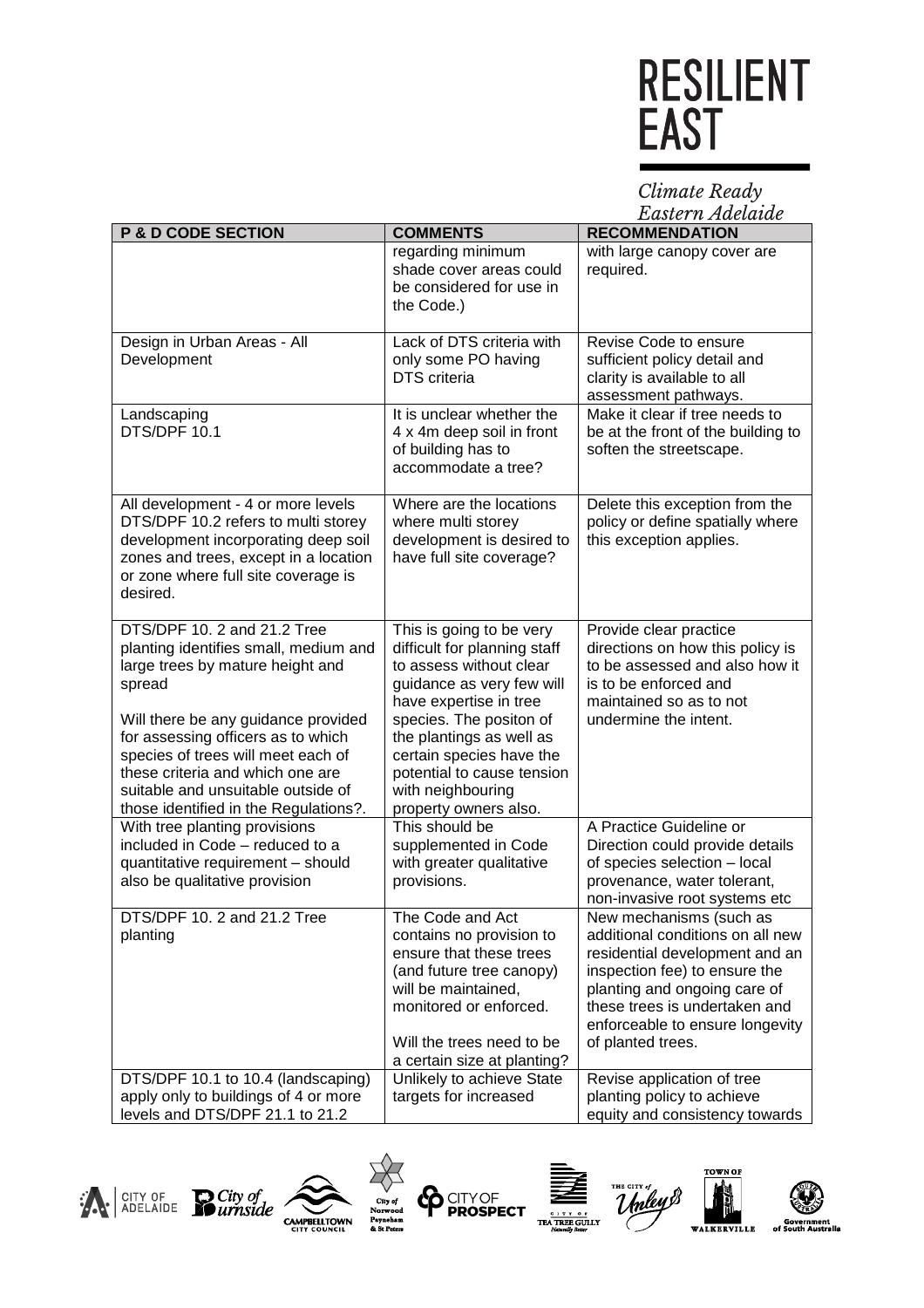Climate Ready<br>Eastern Adelaide

|                                                                                                                                                                                                                                                                                                                                                                                                                                                                                                                                                                                                                                                |                                                                                                                                                                                                                                                                                                                                                                                                                                                                                                    | пизиет п ниешние                                                                                                                                                                                                                                                                                                                                                                                                                                                                   |
|------------------------------------------------------------------------------------------------------------------------------------------------------------------------------------------------------------------------------------------------------------------------------------------------------------------------------------------------------------------------------------------------------------------------------------------------------------------------------------------------------------------------------------------------------------------------------------------------------------------------------------------------|----------------------------------------------------------------------------------------------------------------------------------------------------------------------------------------------------------------------------------------------------------------------------------------------------------------------------------------------------------------------------------------------------------------------------------------------------------------------------------------------------|------------------------------------------------------------------------------------------------------------------------------------------------------------------------------------------------------------------------------------------------------------------------------------------------------------------------------------------------------------------------------------------------------------------------------------------------------------------------------------|
| <b>P &amp; D CODE SECTION</b>                                                                                                                                                                                                                                                                                                                                                                                                                                                                                                                                                                                                                  | <b>COMMENTS</b>                                                                                                                                                                                                                                                                                                                                                                                                                                                                                    | <b>RECOMMENDATION</b>                                                                                                                                                                                                                                                                                                                                                                                                                                                              |
| (landscaping) apply only to<br>residential development 3 buildings<br>or less.                                                                                                                                                                                                                                                                                                                                                                                                                                                                                                                                                                 | canopy cover without<br>broader application.                                                                                                                                                                                                                                                                                                                                                                                                                                                       | green canopy across all forms<br>of development.                                                                                                                                                                                                                                                                                                                                                                                                                                   |
| Other forms of development<br>including dwelling extensions,<br>apartments, SAHT and Housing<br>Renewal development, non-<br>residential land uses do not have<br>this requirement in the Classification<br>tables.                                                                                                                                                                                                                                                                                                                                                                                                                            | Minimum requirements<br>should be specified for<br>tree and vegetation GI on<br>all sites where any<br>development is<br>proposed, including<br>alterations and additions,<br>regardless of the size of<br>the development.<br>(Landscape and number<br>of existing established<br>trees and vegetation<br>should form part of the<br>quantity requirement.)                                                                                                                                       | Minimum requirements should<br>be determined by the size,<br>landscape and location of the<br>site, not only the size of the<br>development.                                                                                                                                                                                                                                                                                                                                       |
| <b>Regulated and Significant Tree Policy</b>                                                                                                                                                                                                                                                                                                                                                                                                                                                                                                                                                                                                   |                                                                                                                                                                                                                                                                                                                                                                                                                                                                                                    |                                                                                                                                                                                                                                                                                                                                                                                                                                                                                    |
| Regulated Tree Overlay and                                                                                                                                                                                                                                                                                                                                                                                                                                                                                                                                                                                                                     | The recognition of                                                                                                                                                                                                                                                                                                                                                                                                                                                                                 | <b>Strengthen Significant Tree</b>                                                                                                                                                                                                                                                                                                                                                                                                                                                 |
| Significant Tree Overlay.<br>The draft Code presently contains a<br>single Regulated Tree Overlay. This<br>is to be contrasted with current<br>Development Plan policy which<br>distinguishes between, and provides<br>separate policy for both regulated<br>and significant trees.<br>There is concern that regulated tree<br>policy has been consolidated within<br>a single Regulated Tree Overlay with<br>no higher order of policy relating to<br>the proposed removal of a regulated<br>tree that is a significant tree.<br>Stronger protection is required for<br>regulated and significant trees as<br>one of the highest biodiversity | regulated and significant<br>trees is transitioned to<br>the Code, however the<br>policy wording has been<br>revised and assessment<br>considerations for the<br>following have been<br>removed:<br>o Indigenous to the<br>locality (for regulated<br>and significant trees)<br>o Important habitat for<br>native fauna (for<br>regulated and<br>significant trees)<br>$\circ$ Important contribution<br>to the character or<br>amenity of locality<br>(significant trees)<br>o Part of a wildlife | and Regulated Tree policy<br>within the draft Code to reflect<br>current policy<br>Criteria for tree-damaging<br>activity should reflect current<br>controls, including assessment<br>criteria.<br>Reinstate policy such as<br>o Indigenous to the locality<br>o Important habitat for native<br>fauna<br>$\circ$ Important contribution to the<br>character or amenity of<br>locality<br>o Part of a wildlife corridor<br>o Biodiversity maintenance)<br>o Notable visual element |
| priorities due to changing climate.                                                                                                                                                                                                                                                                                                                                                                                                                                                                                                                                                                                                            | corridor (significant<br>trees)<br>o Biodiversity<br>maintenance<br>(significant trees)<br>o Notable visual element<br>(significant trees).                                                                                                                                                                                                                                                                                                                                                        | Development should have<br>minimum adverse effects on<br>regulated trees.<br>Development should be<br>undertaken with the minimum<br>adverse affect on the health of<br>a significant tree.                                                                                                                                                                                                                                                                                        |















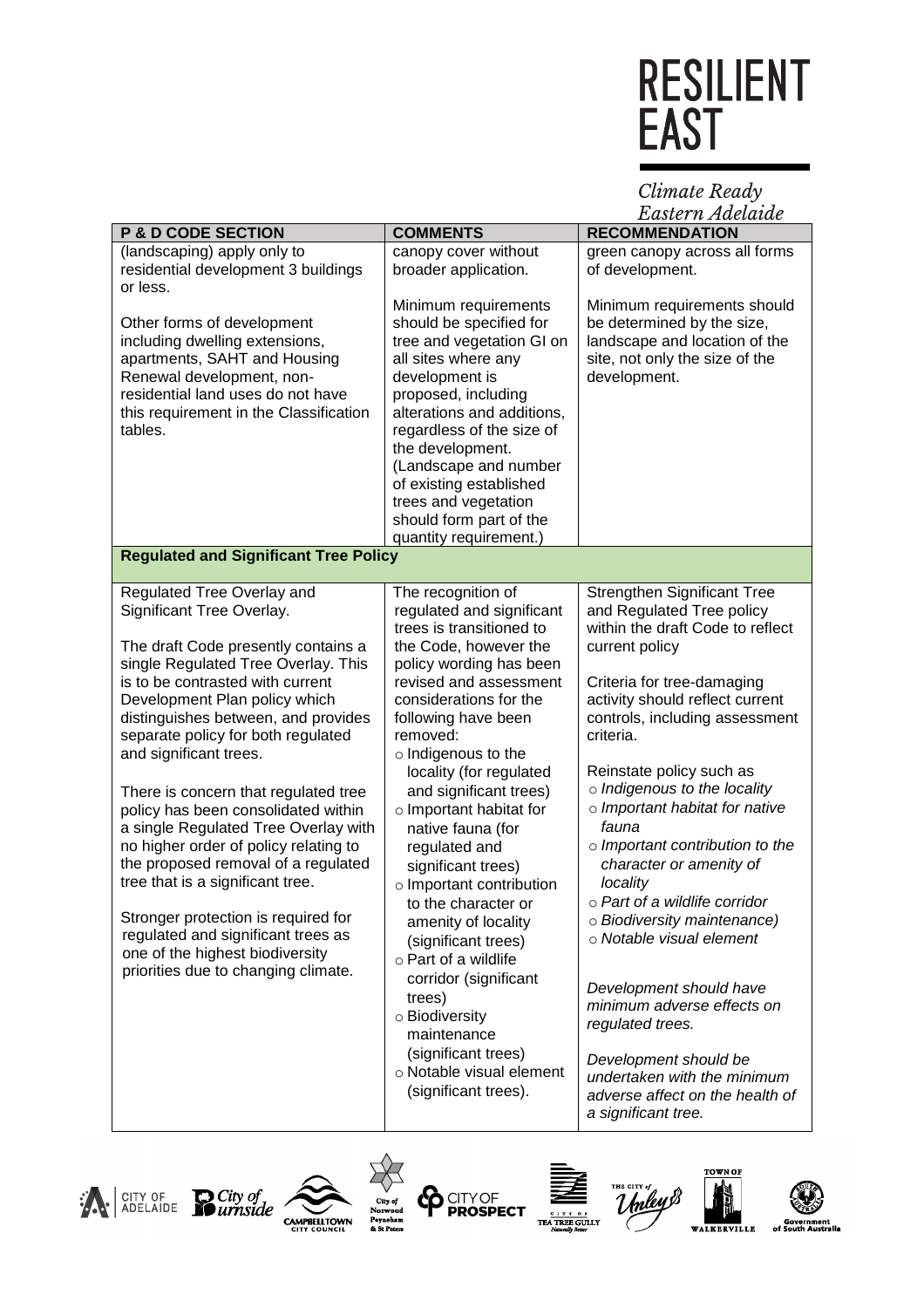Climate Ready<br>Eastern Adelaide

| <b>P &amp; D CODE SECTION</b>                                                                                                                                                                                                                                                                                                                                                                                                           | <b>COMMENTS</b>                                                                                                                                                                                                                                                                                                                                                                                                                                              | <b>RECOMMENDATION</b>                                                                                                                                                                                                                      |
|-----------------------------------------------------------------------------------------------------------------------------------------------------------------------------------------------------------------------------------------------------------------------------------------------------------------------------------------------------------------------------------------------------------------------------------------|--------------------------------------------------------------------------------------------------------------------------------------------------------------------------------------------------------------------------------------------------------------------------------------------------------------------------------------------------------------------------------------------------------------------------------------------------------------|--------------------------------------------------------------------------------------------------------------------------------------------------------------------------------------------------------------------------------------------|
|                                                                                                                                                                                                                                                                                                                                                                                                                                         |                                                                                                                                                                                                                                                                                                                                                                                                                                                              |                                                                                                                                                                                                                                            |
| The proposed criteria for a tree<br>damaging activity that is not to be<br>undertaken with other development<br>does not reference the current test<br>that "all other reasonable remedial<br>treatments and measures must first<br>have been determined to be<br>ineffective". The omission of this<br>requirement, at least in respect of<br>significant trees, would result in a<br>weakening of the current level of<br>protection. | The test for damaging or<br>removing regulated<br>and/or significant trees<br>should require applicants<br>to demonstrate that all<br>other reasonable<br>alternatives have been<br>found to be ineffective                                                                                                                                                                                                                                                  | This must be rectified if the<br>stated intention is to ensure<br>that the Code affords the same<br>level of protection to such trees<br>as presently exists under the<br>Development Plan.                                                |
| "Elements" of a development.<br>Lodgement information and<br><b>Assessment Pathways</b>                                                                                                                                                                                                                                                                                                                                                 | There is no reference to<br>the Regulated Trees<br>Overlay in the Accepted<br>development or DTS<br>development tables, and<br>therefore the reliance is<br>on the applicant to<br>identify, disclose and<br>apply for 'tree damaging<br>activity' as a separate<br>class of development.<br>Rarely does this occur in<br>practice and regulated or<br>significant trees are, in<br>the most part, picked up<br>at the assessment stage<br>by council staff. | There should be a trigger for<br>the relevant authority to<br>consider whether the proposed<br>accepted or DTS development<br>may result in tree damaging<br>activity (and therefore calling<br>up the Regulated Tree Overlay<br>policies) |
| <b>Trees and Vegetation</b>                                                                                                                                                                                                                                                                                                                                                                                                             |                                                                                                                                                                                                                                                                                                                                                                                                                                                              |                                                                                                                                                                                                                                            |
| Transport, Access and Parking<br>Vehicle Access PO 3.5 and<br>DTS/DPF 3.5 what classifies as a<br>'mature' street tree<br>Only the Residential Neighbourhood<br>Zone makes reference to spaces                                                                                                                                                                                                                                          | This requires greater<br>clarification for this to be<br>effective and consistent<br>assessment of the impact<br>of development on<br>'mature' street trees<br>Juvenile street trees<br>should not be accepted<br>as able to be impacted/<br>damaged/removed due<br>to development.<br>The Suburban, General<br>and other Neighbourhood                                                                                                                      | Code needs clarification about<br>removal of, or damage to,<br>street trees and what classifies<br>as a mature tree<br>Revise all neighbourhood<br>zones to include similar policy                                                         |
| around buildings for trees and other<br>vegetation                                                                                                                                                                                                                                                                                                                                                                                      | Zones provide no<br>reference to the<br>maintenance of non-<br>regulated trees on private                                                                                                                                                                                                                                                                                                                                                                    | at zone level<br>An additional desired outcome<br>should be added to encourage                                                                                                                                                             |













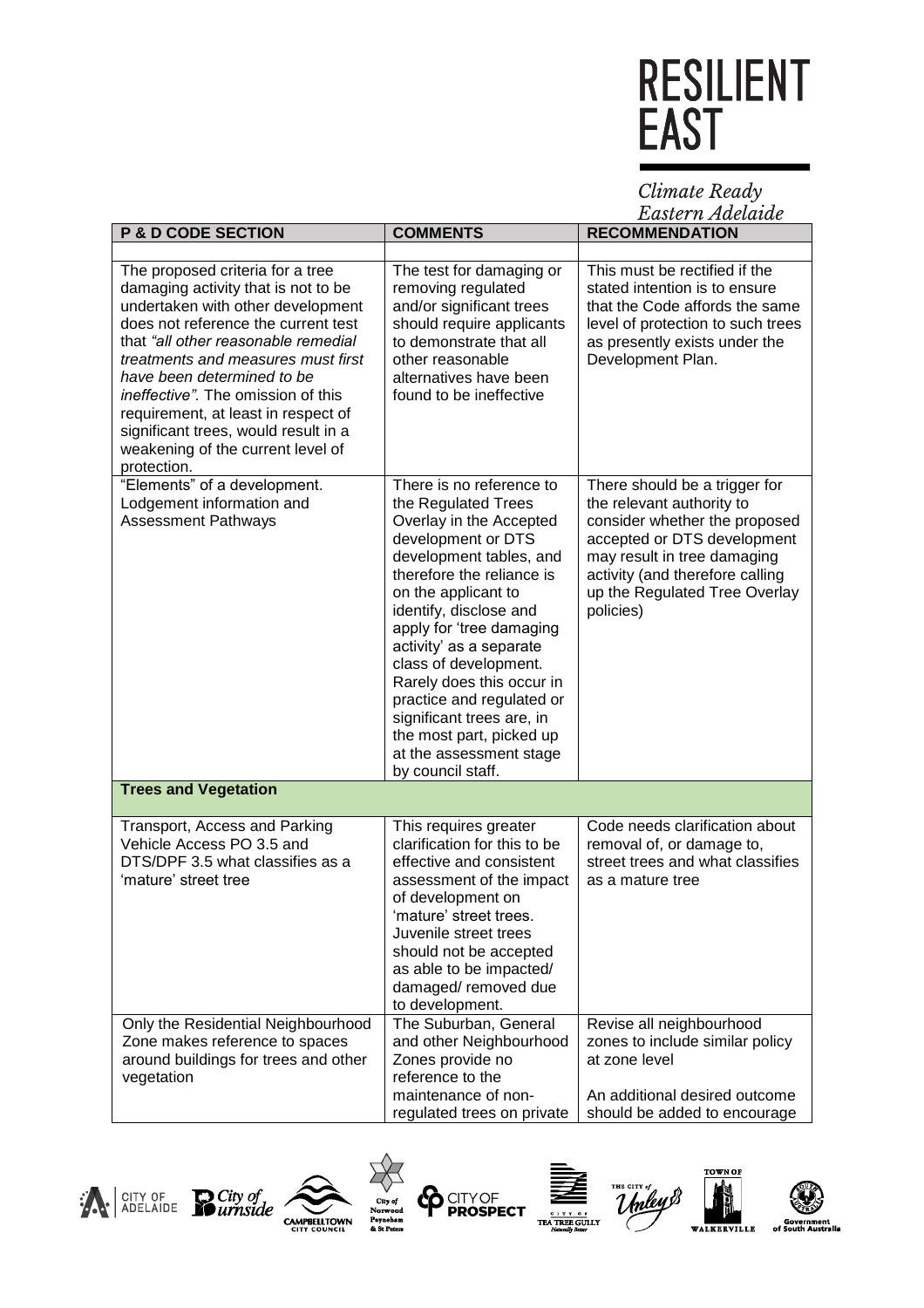Climate Ready<br>Eastern Adelaide

| <b>P &amp; D CODE SECTION</b>                                                                                                                                                         | <b>COMMENTS</b>                                                                                                                                                                                                                                                 | Lasici <i>n zw</i> eianic<br><b>RECOMMENDATION</b>                                                                                                                                                                                                                                                                |
|---------------------------------------------------------------------------------------------------------------------------------------------------------------------------------------|-----------------------------------------------------------------------------------------------------------------------------------------------------------------------------------------------------------------------------------------------------------------|-------------------------------------------------------------------------------------------------------------------------------------------------------------------------------------------------------------------------------------------------------------------------------------------------------------------|
| No provisions in Code seeking<br>objective of retaining existing trees<br>and landscaping where possible                                                                              | land that contribute to<br>amenity, shading and<br>cooling.                                                                                                                                                                                                     | the retention of mature trees<br>on development sites                                                                                                                                                                                                                                                             |
|                                                                                                                                                                                       | Demolition on existing<br>housing allotments<br>typically removes all<br>mature trees and<br>vegetation, with no<br>consideration for<br>retention of large trees on<br>redevelopment sites.                                                                    |                                                                                                                                                                                                                                                                                                                   |
| Lack of greening objectives for<br>public realm                                                                                                                                       | This is a significant policy<br>gap as it is intended to<br>focus increasing<br>importance on this area<br>under the new Act.<br>Act refers to Design<br>Standards which have<br>not been produced to<br>address public realm and<br>infrastructure issues.     | Review Code and other policy<br>instruments (including Design<br>Standards) to increase policy<br>for enhanced public realm,<br>including protecting and<br>enhancing street trees.                                                                                                                               |
| Part 8 - Administrative Definitions<br>"Soft landscaping" definition only<br>refers to landscaped areas that are<br>pervious and capable of supporting<br>the growth of plant species | Definition should exclude<br>elements that do not<br>reduce the urban heat<br>island effect or<br>perviousness (such as<br>artificial turf or<br>compacted gravel)<br>Include definition of<br>"living green landscaping"<br>separate from "soft<br>landscaping | Further clarify in definition that<br>this refers to actual planted<br>areas - not just capable of<br>supporting plant species                                                                                                                                                                                    |
| <b>Outdoor Advertising</b>                                                                                                                                                            | New provisions appear to<br>disregard the impact of<br>advertising signs on<br>trees.                                                                                                                                                                           | Suggest inclusion of policy<br>called up in Classification<br>Tables for all forms of<br>advertising that can impact on<br>trees (roots and canopy):<br>Advertisements and/or<br>advertising hoarding should be<br>sited to avoid damage to, or<br>pruning or lopping of, on-site<br>landscaping or street trees. |















**ADIE** 

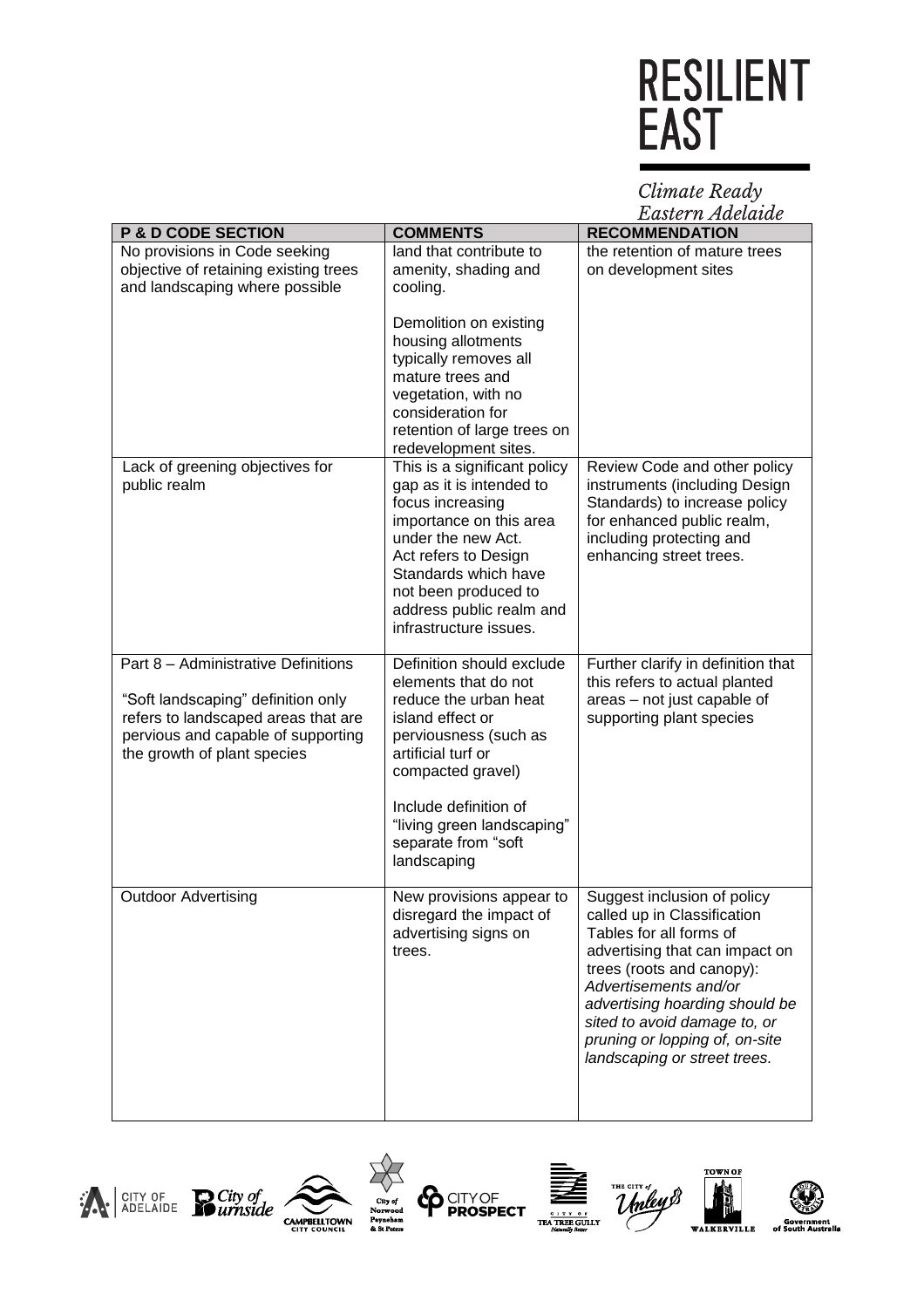Climate Ready<br>Eastern Adelaide

| <b>P &amp; D CODE SECTION</b>                                                                                                                  | <b>COMMENTS</b>                                                                                                                                                                                                                                                                                                                                           | <b>RECOMMENDATION</b>                                                                                                                                                                                                                                                                                                                                                                               |
|------------------------------------------------------------------------------------------------------------------------------------------------|-----------------------------------------------------------------------------------------------------------------------------------------------------------------------------------------------------------------------------------------------------------------------------------------------------------------------------------------------------------|-----------------------------------------------------------------------------------------------------------------------------------------------------------------------------------------------------------------------------------------------------------------------------------------------------------------------------------------------------------------------------------------------------|
| <b>Water Sensitive Urban Design</b>                                                                                                            |                                                                                                                                                                                                                                                                                                                                                           |                                                                                                                                                                                                                                                                                                                                                                                                     |
| Need to broaden the spatial<br>application of WSUD under the Code                                                                              | Performance outcomes<br>should apply equitably to<br>group dwellings,<br>residential flat building<br>and battle-axe dwellings,<br>multi storey, single<br>storey, Housing Renewal<br>and other land uses                                                                                                                                                 | Review is recommended of all<br>WSUD policies through the<br><b>Classification Tables to ensure</b><br>greater application of these<br>policies and consistency in<br>their use.                                                                                                                                                                                                                    |
| Design in Urban Areas - Water<br>Sensitive Design and Landscaping<br>policy for non-residential land uses.                                     | <b>Requirements for Water</b><br>Sensitive Design and<br>landscaping appear to be<br>less onerous for non-<br>residential land uses than<br>for residential, where<br>arguably there may be<br>greater risk (or<br>opportunity for<br>sustainable water and<br>greening measures) for<br>larger commercial,<br>industrial and institutional<br>land uses. | Review all forms of land use<br>against the Classification<br>Tables and Design in Urban<br>Areas provisions to ensure<br>effective and equitable<br>application of policy for:<br>Managing water pollutants<br>Increasing on-site water<br>capture, storage and re-use<br>Appropriate site coverage<br>and permeable space<br>Soft landscaping<br>Tree planting and deep soil<br>zone requirements |
| <b>WSUD</b><br>Consideration of water resources<br>and management is a critical<br>component in planning for climate<br>change.                | Greater uptake of water<br>sensitive design could<br>occur through greater<br>use of compulsory<br>permeable paving, rain<br>gardens, on-site<br>wastewater reuse<br>systems in multi-storey<br>development and<br>underground rainwater<br>storage for green space<br>irrigation.                                                                        | Review policy in conjunction<br>with Water Sensitive SA.                                                                                                                                                                                                                                                                                                                                            |
| Water Sensitive Design DTS 22.2<br>Stormwater Management Plan                                                                                  | Stormwater Management<br>Plan stormwater runoff<br>outcomes seem difficult<br>to assess and to<br>determine what is<br>average also why just for<br>5 - 19 dwellings                                                                                                                                                                                      | Amend Code to ensure clarity<br>and consistency in how this<br>provision is to be applied.                                                                                                                                                                                                                                                                                                          |
| Some Development Plans contain<br>polices requiring stormwater<br>detention systems to be installed for<br>all new dwellings in defined areas. | Retention promotes<br>water re-use but does<br>very little in limiting the<br>amount of water                                                                                                                                                                                                                                                             | Need to provide for retention<br>and detention to support the<br><b>WSUD objectives</b>                                                                                                                                                                                                                                                                                                             |





 $\frac{1}{\sqrt{2}}$ City of<br>Norwood<br>Payneham<br>& St Peters







**World** 

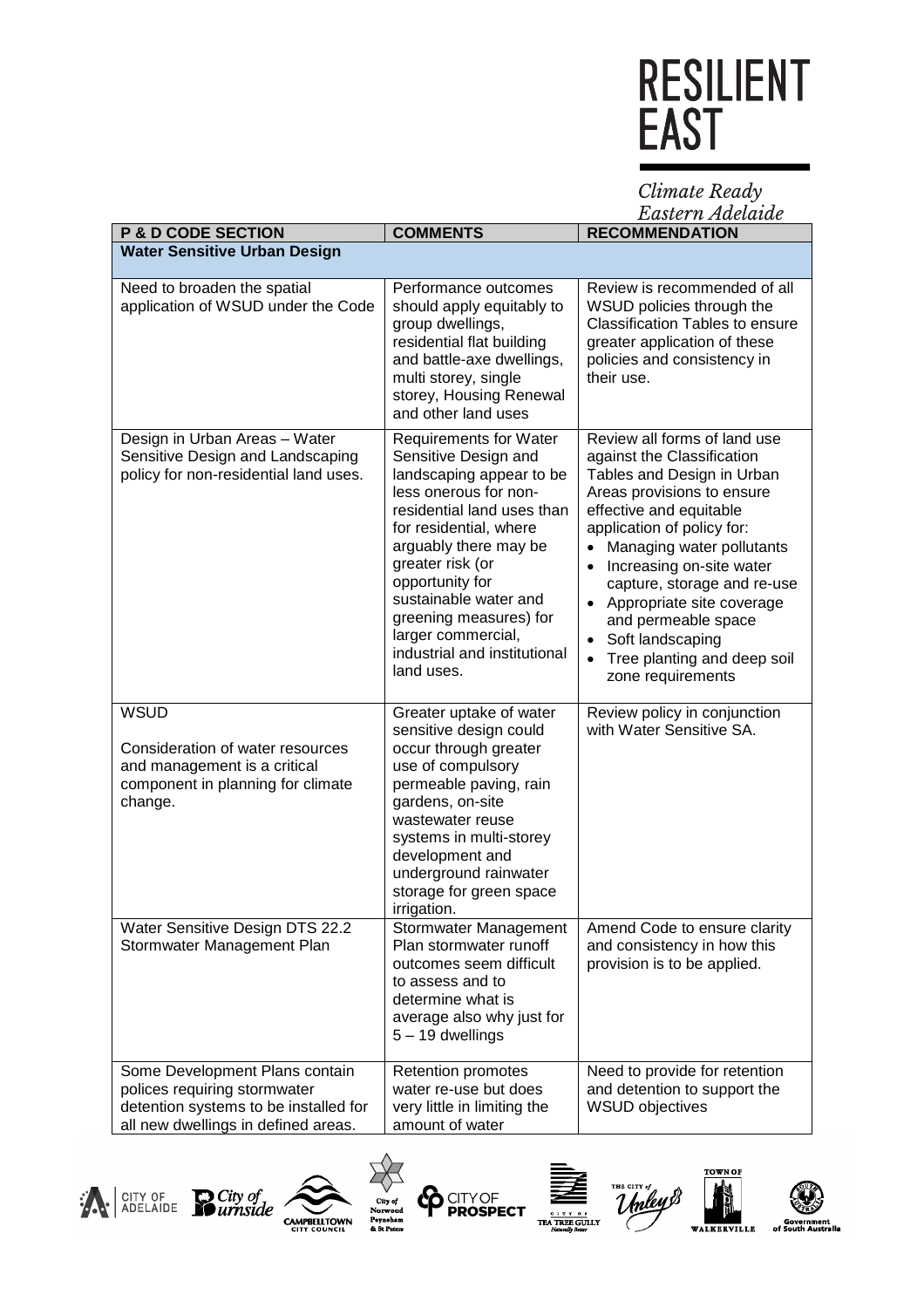Climate Ready<br>Eastern Adelaide

| <b>P &amp; D CODE SECTION</b>                                                         | <b>COMMENTS</b>                                      | Lasier il Auelaiue<br><b>RECOMMENDATION</b> |
|---------------------------------------------------------------------------------------|------------------------------------------------------|---------------------------------------------|
|                                                                                       |                                                      |                                             |
|                                                                                       | discharged from a                                    | Detention systems should be                 |
| The Code includes a detention                                                         | development during a                                 | available as a deemed-to-                   |
| requirement for developments                                                          | storm event. Detention                               | satisfy criteria and designated             |
| comprising more than 5 dwellings,                                                     | facilities reduce the                                | performance features,                       |
| however the vast majority of                                                          | immediate impacts on                                 | particularly in vulnerable                  |
| applications in many Council areas                                                    | natural waterways and                                | catchments.                                 |
| are for less than 5 dwellings. For                                                    | drainage systems.                                    |                                             |
| developments comprising less than                                                     |                                                      |                                             |
| 5 dwellings, the Code suggests that                                                   |                                                      |                                             |
| 2000-5000L retention tanks                                                            |                                                      |                                             |
| connected to toilets or the laundry                                                   |                                                      |                                             |
| and the provision of minimum                                                          |                                                      |                                             |
| pervious areas is adequate to                                                         |                                                      |                                             |
| manage peak stormwater runoff                                                         |                                                      |                                             |
| flows and volumes.                                                                    |                                                      |                                             |
|                                                                                       |                                                      |                                             |
| <b>Council Vegetation, Trees, Infrastructure and the Business Use of Public Roads</b> |                                                      |                                             |
|                                                                                       |                                                      |                                             |
| The P & D Code lacks policies                                                         | <b>Amendments to Sections</b>                        | The Code and Design                         |
| relating to the public realm or Design                                                | 221 and 222 of the Local                             | Standards should contain                    |
| Standards, which formed part of the                                                   | Government Act 1999                                  | appropriate processes and                   |
| Expert Panel's recommendation that                                                    | (LG Act) which are not                               | policy that relates to these                |
| open space and public realm                                                           | yet operational will be                              | issues so that they may be                  |
| planning and design matters be                                                        | effected by Part 7 of                                | appropriately considered by                 |
| embedded within the new planning                                                      | Schedule 6 to the                                    | the various relevant authorities            |
| system.                                                                               | Planning, Development                                | determining applications for                |
|                                                                                       | and Infrastructure Act                               | planning consent.                           |
| The P & D Code should not be                                                          | 2016.                                                |                                             |
| implemented until relevant policy is                                                  |                                                      |                                             |
| drafted addressing public realm                                                       | Once operative, these                                |                                             |
| matters and Design Standards are                                                      | amendments will have                                 |                                             |
| developed for reference in the                                                        | significant implications for                         |                                             |
| Planning and Design Code.                                                             | Council vegetation and                               |                                             |
|                                                                                       | infrastructure in the                                |                                             |
| If the alteration of a road or the use                                                | public realm, together                               |                                             |
|                                                                                       |                                                      |                                             |
| of a road is approved by a                                                            | with the use of public                               |                                             |
| development authorisation under the                                                   | roads for business                                   |                                             |
| PDI Act, a person will no longer                                                      | purposes.                                            |                                             |
| require an authorisation from the                                                     |                                                      |                                             |
| Council under Sections 221 or 222                                                     | Councils are concerned                               |                                             |
| of the LG Act                                                                         | that private certifiers will                         |                                             |
|                                                                                       | effectively assume                                   |                                             |
|                                                                                       | control for approving                                |                                             |
|                                                                                       | work in the public realm,                            |                                             |
|                                                                                       | including the removal of                             |                                             |
|                                                                                       | street trees.                                        |                                             |
|                                                                                       |                                                      |                                             |
|                                                                                       | Non-Council accredited<br>professionals will be able |                                             |
|                                                                                       |                                                      |                                             |















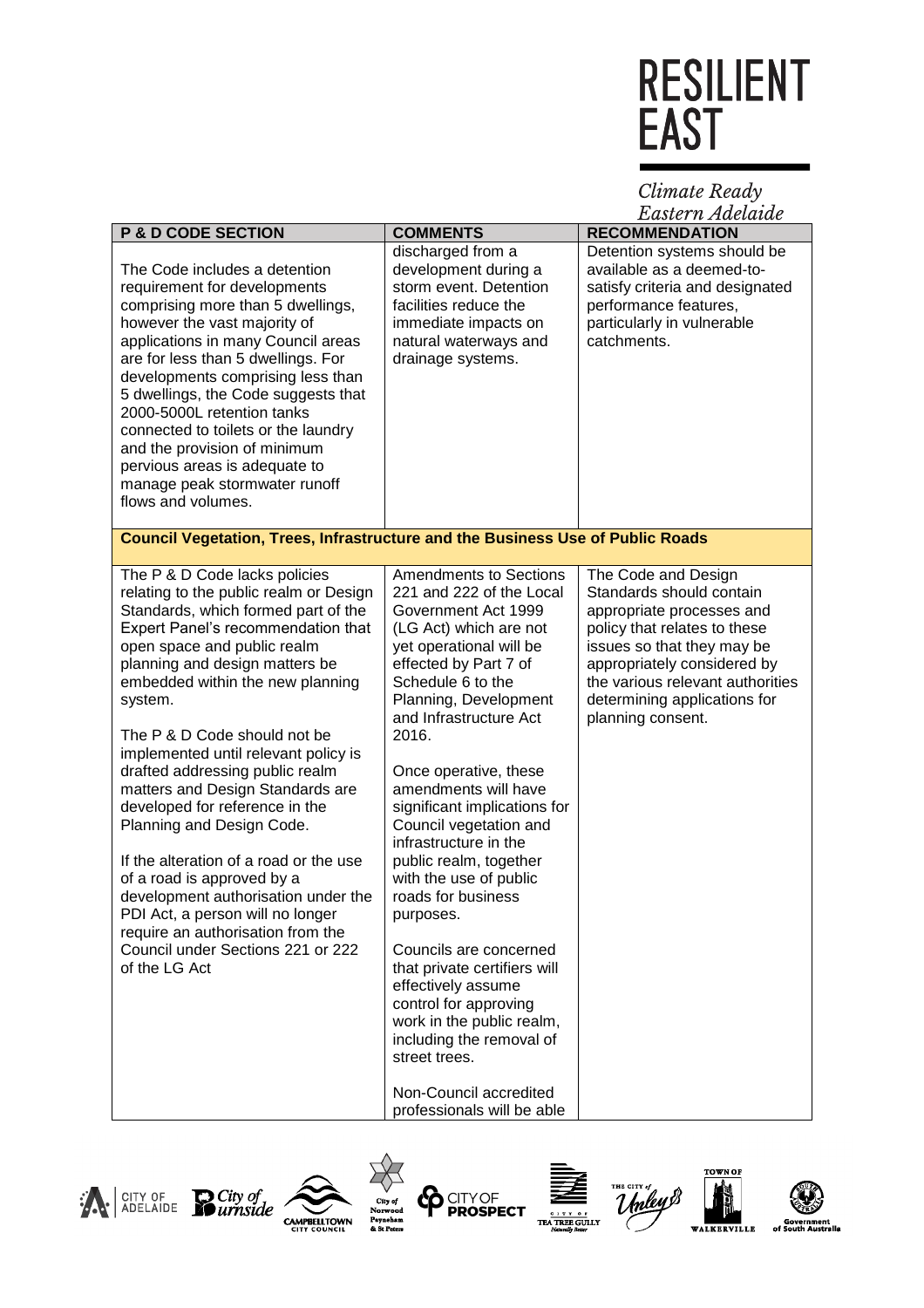Climate Ready<br>Eastern Adelaide

| <b>P &amp; D CODE SECTION</b>                                                                                                                                                                                                                                                                                                                                                                                                                                                                                                                                                           | <b>COMMENTS</b>                                                                                                                                                                                                                                                                                                                                                                                                                                                                                                                                                                                                                                                                                                                                                                                                                                                                                               | Lasier It Auetalue<br><b>RECOMMENDATION</b>                                                                                                     |
|-----------------------------------------------------------------------------------------------------------------------------------------------------------------------------------------------------------------------------------------------------------------------------------------------------------------------------------------------------------------------------------------------------------------------------------------------------------------------------------------------------------------------------------------------------------------------------------------|---------------------------------------------------------------------------------------------------------------------------------------------------------------------------------------------------------------------------------------------------------------------------------------------------------------------------------------------------------------------------------------------------------------------------------------------------------------------------------------------------------------------------------------------------------------------------------------------------------------------------------------------------------------------------------------------------------------------------------------------------------------------------------------------------------------------------------------------------------------------------------------------------------------|-------------------------------------------------------------------------------------------------------------------------------------------------|
|                                                                                                                                                                                                                                                                                                                                                                                                                                                                                                                                                                                         | to approve vehicle<br>access to car parking<br>spaces within 2 or more<br>metres of an existing<br>street tree with no<br>opportunity for Councils<br>arborists/horticulturalist to<br>have any input.                                                                                                                                                                                                                                                                                                                                                                                                                                                                                                                                                                                                                                                                                                        |                                                                                                                                                 |
| DTS / DPF 23.4<br>Vehicle access to designated car<br>parking spaces:<br>(b) 2m or more from a street tree<br>unless consent is provided from the<br>tree owner;<br>What measures will be put in place<br>to ensure private certifiers do not<br>accept access and street tree<br>implications as a "minor variation"<br>from DTS criteria?.<br>To not include any local government<br>technical advice to determine<br>position and the appropriate<br>setbacks will have significant<br>consequences to the urban forest<br>and potentially subject Councils to<br>unacceptable risk. | This policy needs to<br>better reflect the<br>characteristics of the<br>particular street tree in<br>question with respect to<br>its own TPZ. Two metres<br>might be acceptable for a<br>bottle brush but not for a<br>100 year old gum. It is<br>also unclear where the<br>2m setback is measured<br>from (i.e. the trunk, the<br>canopy, etc.)<br>The impacts to trees<br>would be dependent on<br>species type, age,<br>surrounding growing<br>conditions, health and<br>condition. The Australian<br>Standard AS4970-2009<br>provides guidance to<br>encroachment<br>considerations. However,<br>this Standard still needs<br>input from a technically<br>qualified person as it is<br>not a simple "one rule for<br>all". There is a risk to the<br>urban forest by allowing<br>these decisions to be<br>made by private planners<br>who may not have the<br>technical skills to make<br>such decisions. | Appropriate measures need to<br>be put in place to direct these<br>issues be resolved prior to the<br>lodgement of a development<br>application |
| <b>Hazards</b>                                                                                                                                                                                                                                                                                                                                                                                                                                                                                                                                                                          |                                                                                                                                                                                                                                                                                                                                                                                                                                                                                                                                                                                                                                                                                                                                                                                                                                                                                                               |                                                                                                                                                 |
| Hazards (Flooding) Overlay - policy                                                                                                                                                                                                                                                                                                                                                                                                                                                                                                                                                     | The Desired Outcome in<br>the Hazards (Flooding)                                                                                                                                                                                                                                                                                                                                                                                                                                                                                                                                                                                                                                                                                                                                                                                                                                                              | Policy to reflect design<br>standards for floodprone land                                                                                       |













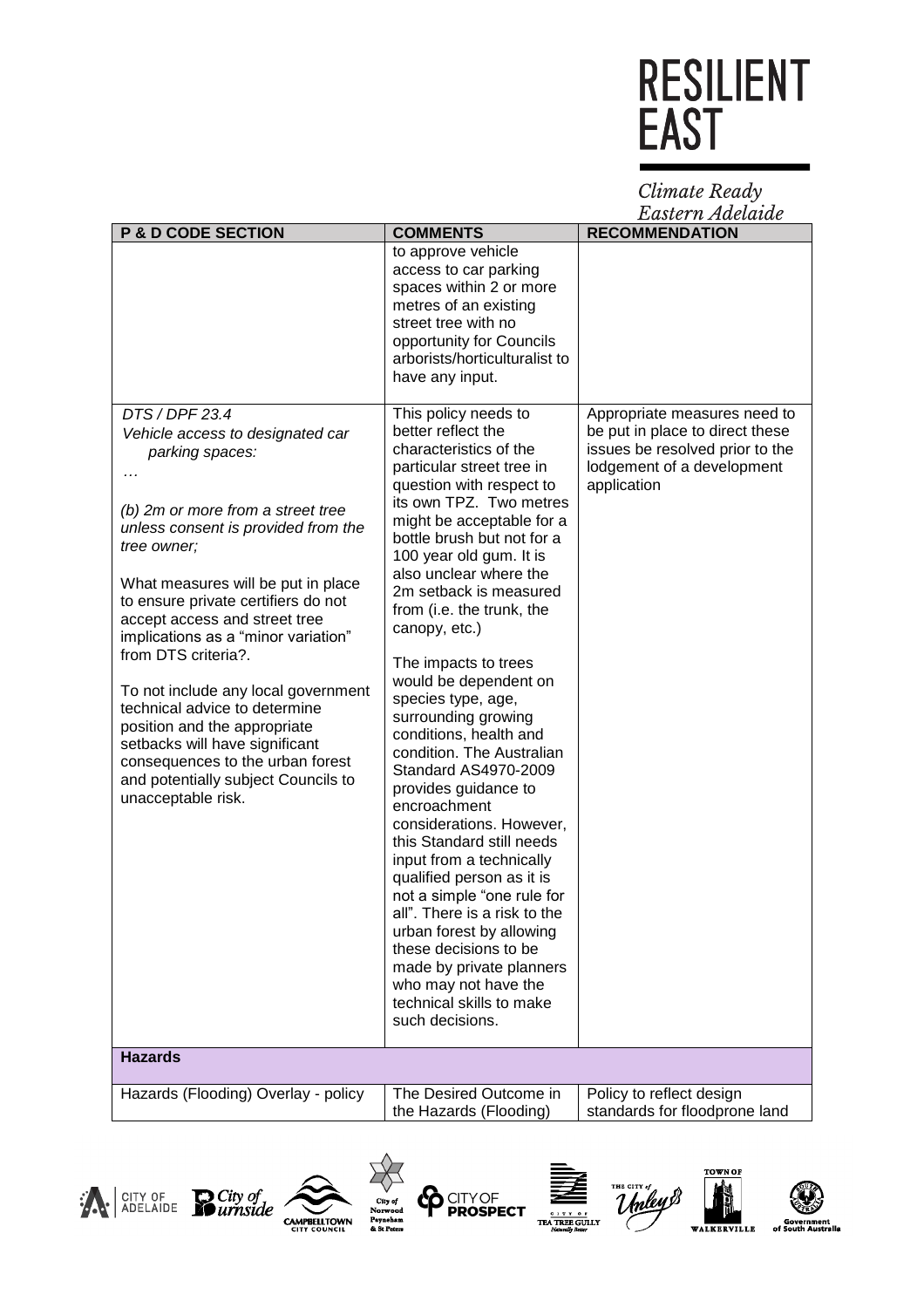Climate Ready<br>Eastern Adelaide

| <b>P &amp; D CODE SECTION</b>                                                                                                                                     | <b>COMMENTS</b>                                                                                                                                                                                                                                                                                                                                                                                             | Lasici il ziuciatac<br><b>RECOMMENDATION</b>                                                                                                                                                                                                                                                                                                                                                                             |
|-------------------------------------------------------------------------------------------------------------------------------------------------------------------|-------------------------------------------------------------------------------------------------------------------------------------------------------------------------------------------------------------------------------------------------------------------------------------------------------------------------------------------------------------------------------------------------------------|--------------------------------------------------------------------------------------------------------------------------------------------------------------------------------------------------------------------------------------------------------------------------------------------------------------------------------------------------------------------------------------------------------------------------|
|                                                                                                                                                                   | Overlay should refer to                                                                                                                                                                                                                                                                                                                                                                                     | taking into account projected                                                                                                                                                                                                                                                                                                                                                                                            |
|                                                                                                                                                                   | the need to consider how<br>flood hazard will change<br>given the projected<br>increasing frequency and<br>intensity of extreme                                                                                                                                                                                                                                                                             | intensity and frequency of<br>extreme weather events.                                                                                                                                                                                                                                                                                                                                                                    |
|                                                                                                                                                                   | weather events.                                                                                                                                                                                                                                                                                                                                                                                             |                                                                                                                                                                                                                                                                                                                                                                                                                          |
| The draft P & D Code does not<br>contain accurate mapping of<br>floodplains and enables Deemed to<br>Satisfy pathways for new<br>development outside the Overlay. | The goals of the State<br>Planning Policy 15<br>(Natural Hazards) has<br>not been achieved.<br>This places an<br>unacceptable level of risk<br>in the proposed flooding<br>policy.                                                                                                                                                                                                                          | Redundant Hazards (Flooding)<br>Overlays should be removed<br>from the Code and replaced<br>with accurate, up to date<br>floodplain maps with<br>appropriate policy included to<br>address both flood depths and<br>flood hazard risk. Current<br>Development Plan policy that<br>manages flood hazard risk<br>should not be removed from<br>the applicable policies applying<br>to new development through<br>the Code. |
| <b>Water Resources Overlay</b>                                                                                                                                    |                                                                                                                                                                                                                                                                                                                                                                                                             |                                                                                                                                                                                                                                                                                                                                                                                                                          |
| Water resources overlay only used<br>in some locations to protect<br>watercourses                                                                                 | Not consistently applied                                                                                                                                                                                                                                                                                                                                                                                    | Consistently apply overlay to<br>all watercourses                                                                                                                                                                                                                                                                                                                                                                        |
| <b>Native Vegetation</b>                                                                                                                                          |                                                                                                                                                                                                                                                                                                                                                                                                             |                                                                                                                                                                                                                                                                                                                                                                                                                          |
| Native vegetation                                                                                                                                                 | A missed opportunity is<br>little/no support for the<br>desired outcome to<br>restore areas of native<br>vegetation. The native<br>vegetation overlay is<br>limited and does little to<br>reflect existing urban<br>areas comprising native<br>vegetation, nor does it<br>show how these isolated<br>remnant vegetation areas<br>can be connected and<br>made more sustainable<br>via vegetation corridors. | This issue could be covered by<br>a 'proposed native vegetation<br>corridors overlay (or similar)'<br>where native vegetation<br>restoration is considered as a<br>preferred use of the land                                                                                                                                                                                                                             |
| In the Native Vegetation Overlay,<br>Desired Outcome 1 refers to<br>restoring areas of native vegetation.                                                         | However, there are no<br>related performance<br>outcomes that refer to<br>restoring native<br>vegetation.                                                                                                                                                                                                                                                                                                   | Performance outcomes could<br>be added relating to enhancing<br>native vegetation similar to that<br>included in the State<br><b>Significant Native Vegetation</b><br>Areas Overlay.                                                                                                                                                                                                                                     |











利品

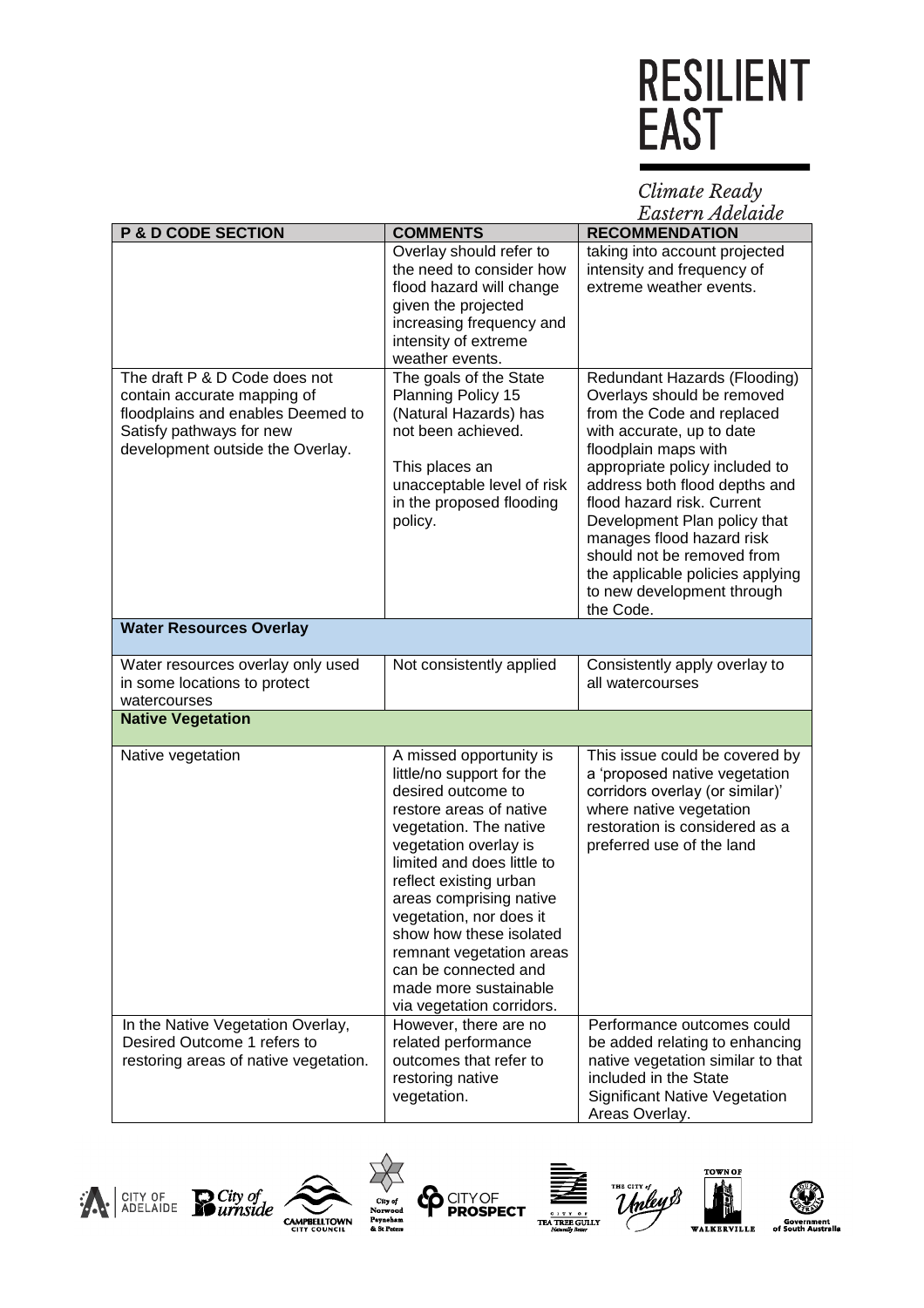

Climate Ready Eastern Adelaide

#### **Regional Planning**

In addition to the suggested changes to the Planning and Design Code, the Committee restates its view, made in earlier submissions on the Planning Reforms, that successful implementation of the State Planning Policies requires translation and resolution of competing State objectives into clear, spatial guidance through Regional Plans. Regional Plans were identified in the PDI Act and in the planning reforms process as the logical sequential step before preparing the policy detail. The role of Regional Plans is crucial in providing the spatial delineation, to strike a balance between competing environmental and urban growth needs. Currently the interim 30 Year Plan (used in the absence of a regional planning process) does not provide the level of detail or the degree of integration needed, to guide the spatial application of planning policy.

The Regional Plan for Greater Adelaide would provide a consolidated, up to date strategic roadmap, including integration of all relevant regional strategic documents such as the Resilient East Adaptation Plan.

The Regional Plans have not been prepared prior to drafting of the Planning and Design Code. These should have been carefully developed and negotiated with local government, business sector, infrastructure providers and communities to facilitate appropriate policy setting prior to the application of the Planning and Design Code.

Notwithstanding this missed opportunity to inform Code policy, future amendments to the Code will be an important process to refine, improve and maintain contemporary applicable zoning and policy for desired development. It is important these Regional Plans are commenced as soon as possible, to provide guidance for the large number of Code Amendments expected to be lodged upon commencement of the Code.

The *Planning Development and Infrastructure Act 2016*, creates new options for land owners to individually pursue a site-specific Code Amendment, with the support of the Minister.

This could result in randomised infill that impacts negatively upon canopy cover, established gardens, significant trees, erodes the functionality of urban habitat corridors (typically across residential gardens and canopy) and diminishes the heritage and amenity of areas in an uncoordinated and unconsidered manner. Significant local area planning investigation and negotiation is required before areas of increased infill opportunity can be delineated in the Regional Plan and needs to be matched with appropriate policy that addresses infrastructure standards and staging, provision of green cover on private land, water sensitive urban design and heat island mitigation measures.

The private Code Amendment opportunities created under the new legislation has the potential to compromise broader strategic outcomes, precinct planning and prioritisation, and excludes councils and their communities from meaningful influence of the development of their neighbourhoods.

The process governing Code Amendments should provide for Councils to maintain a lead responsibility in setting policy and strategic control. Land owners should be directed to collaborate with councils to facilitate their interests as part of broader strategic approach.